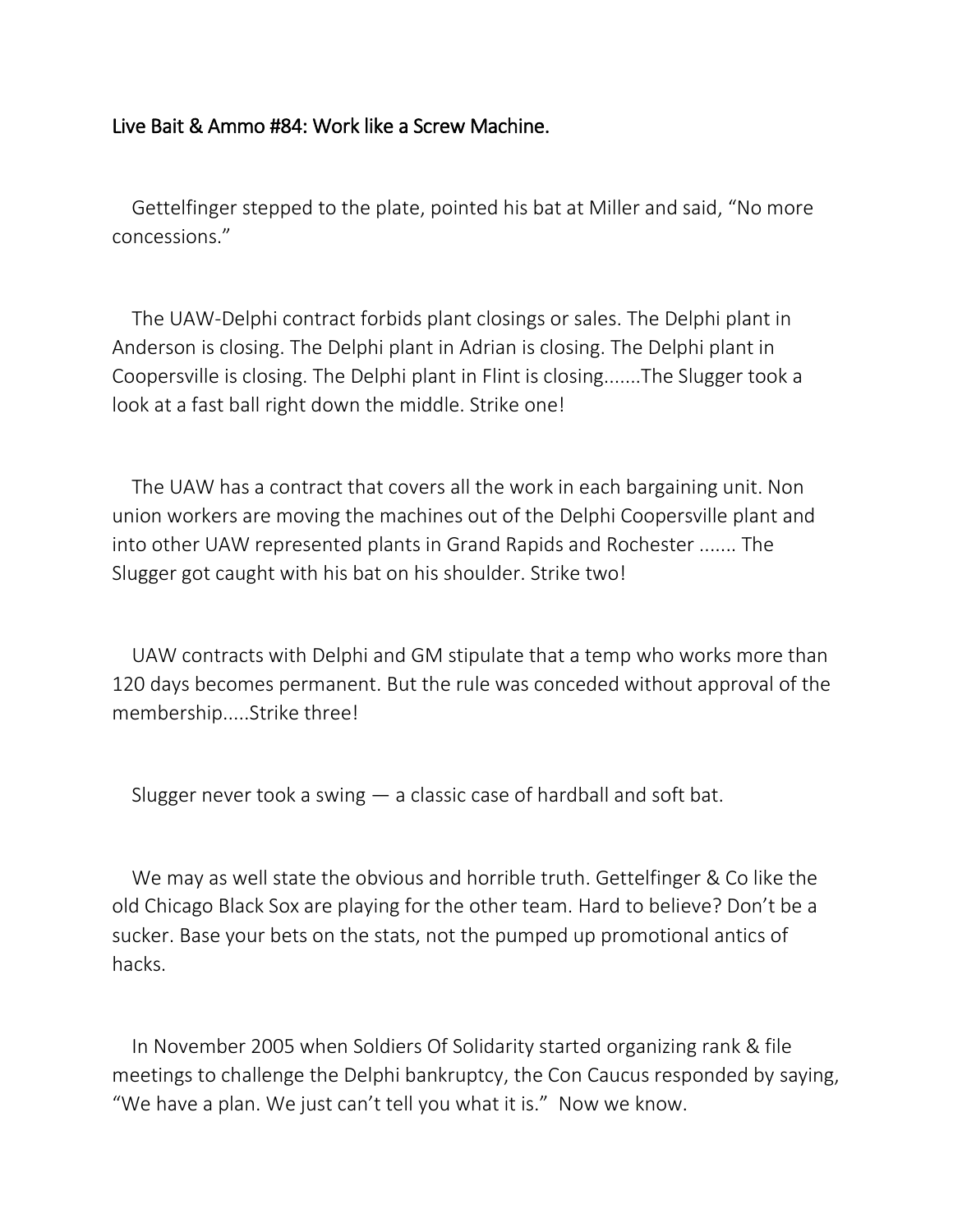Gettelfinger is determined to turn the union into a Human Resource Center to help the companies downsize, outsource, and de-unionize. Look at Delphi, Visteon, American Axle, Ford, GM.....That's not a raccoon in the mask, Jack, it's a company/union rat.

Gettelfinger's emissaries in the Con Caucus go from Local to Local acting as go betweens in an extortion scheme to convince members to give work that belongs to the bargaining unit to non union companies as in — Toledo Jeep, Ford Rouge, GM Lansing.

Then for an encore the Con Caucus blows the company's trumpet on speedup. The old UAW cut its eye teeth fighting speedup and breaking down the line boss. But the Con Caucus turns solidarity inside out. Team leaders do supervisory work and supervisors do manual labor. There won't be a line to cross when the Con Caucus gets done smudging the rules that define who controls the shopfloor. The win-win jingo is a coverup.

Gettelfinger's tough talk is thin as Maybelline. He's done everything he said he wouldn't do (open up the contract), and nothing he said he would do (hold the line on health care). Workers have no choice but to fight the war on two fronts. Let's get specific. The Con Caucus promotes scab products.

UAW Local 364 in Elkhart, IN has been on strike against Vincent Bach a division of Steinway for seven months. The UAW International has not assisted the strikers by setting up a food bank or building community support or informing other UAW members of their struggle and requesting aid. But the uaw.org web site is advertising musical instruments made by scabs at Vincent Bach and recommending we buy them for Christmas. This isn't malicious behavior, it's simply negligent. They don't care.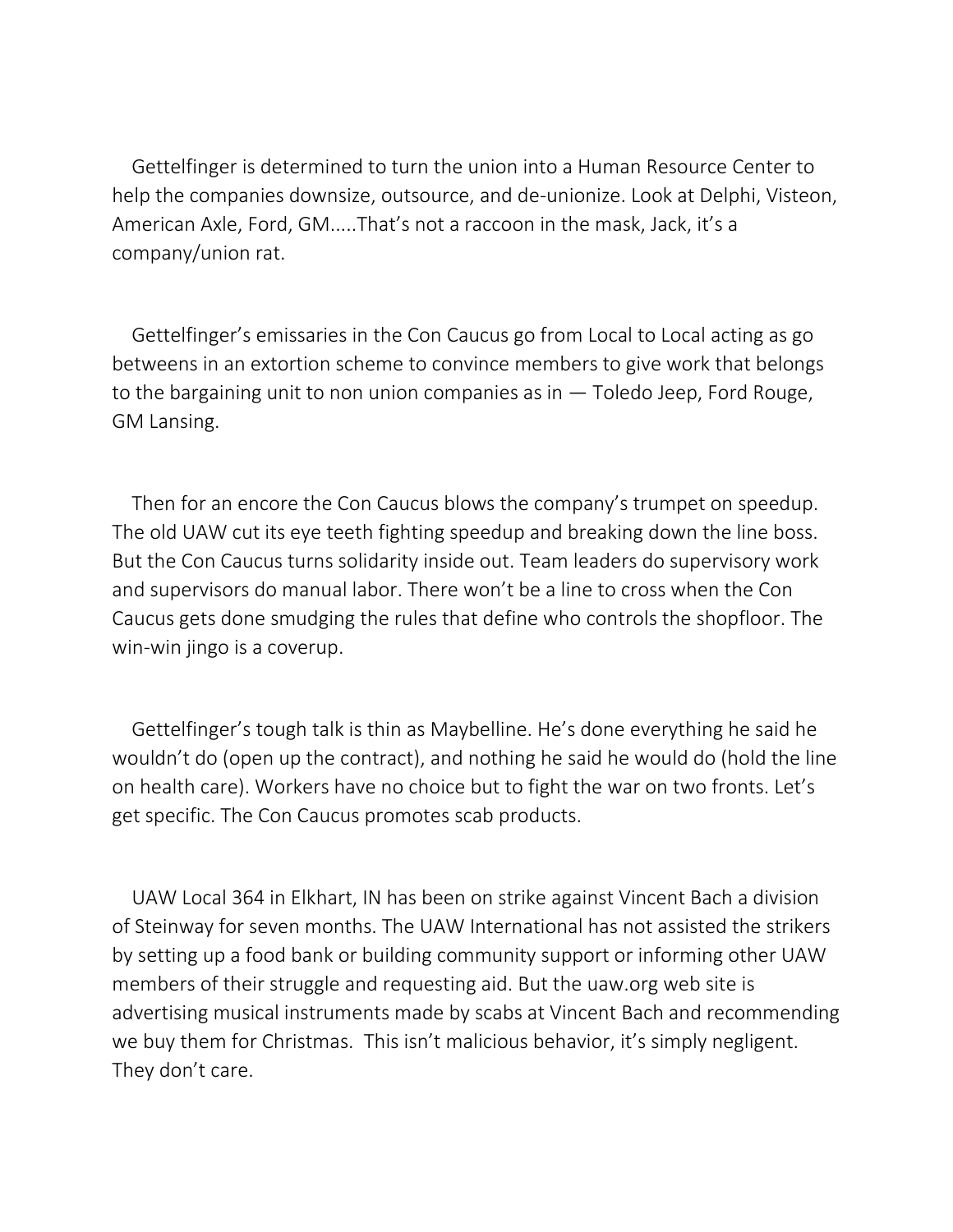The con goes on and on. Workers from Delphi are treated like illegal aliens at GM. Many are having trouble getting health insurance. UAW Benefits Reps say GM doesn't have any records on me because according to GM's books I started working for Delphi in 1979. Never mind Delphi didn't exist as a separate entity from GM until 1999.

We have a contract. We have a union. We should not have to fight for something we EARNED. In the past, if we had problems with insurance we took it to a UAW Benefits Rep and they handled it. Now the reps tell us to call "Fidelity" at 1-800-DONT-HOLD-YOUR-BREATH and when "Fidelity" doesn't take care of it, the Benefit Reps make excuses for them and blame us.

"Fidelity" demands social security cards, certificates of marriage, drivers licenses, copies of income tax statements.....your maternal grandfather's uncle's thumbprint..... They don't care if everything you own is in storage because you moved from Lockport, NY to Bowlingreen, KY on a two week notice. Besides, giving "Fidelity" information is like pouring water through a sieve. Nothing sticks. Or they say in their phony phone voice, "You're in the process." which is office code for "Get off the line, schmuck."

"Fidelity" and their UAW Benefit Reps at GM claim Delphi didn't transfer any information on us. "Their computers don't talk to our computers." It's a lie. I have proof. First, I was questioned by a GM nurse about medical information relevant to my time at Delphi. I never signed a consent to release form. Secondly, I did not elect to purchase personal accident insurance through payroll deduction at GM, yet they made a deduction from my check for personal accident insurance— the exact same amount (.64 cents: not .32 or .96 but exactly .64) as was deducted from my check when I worked at Delphi.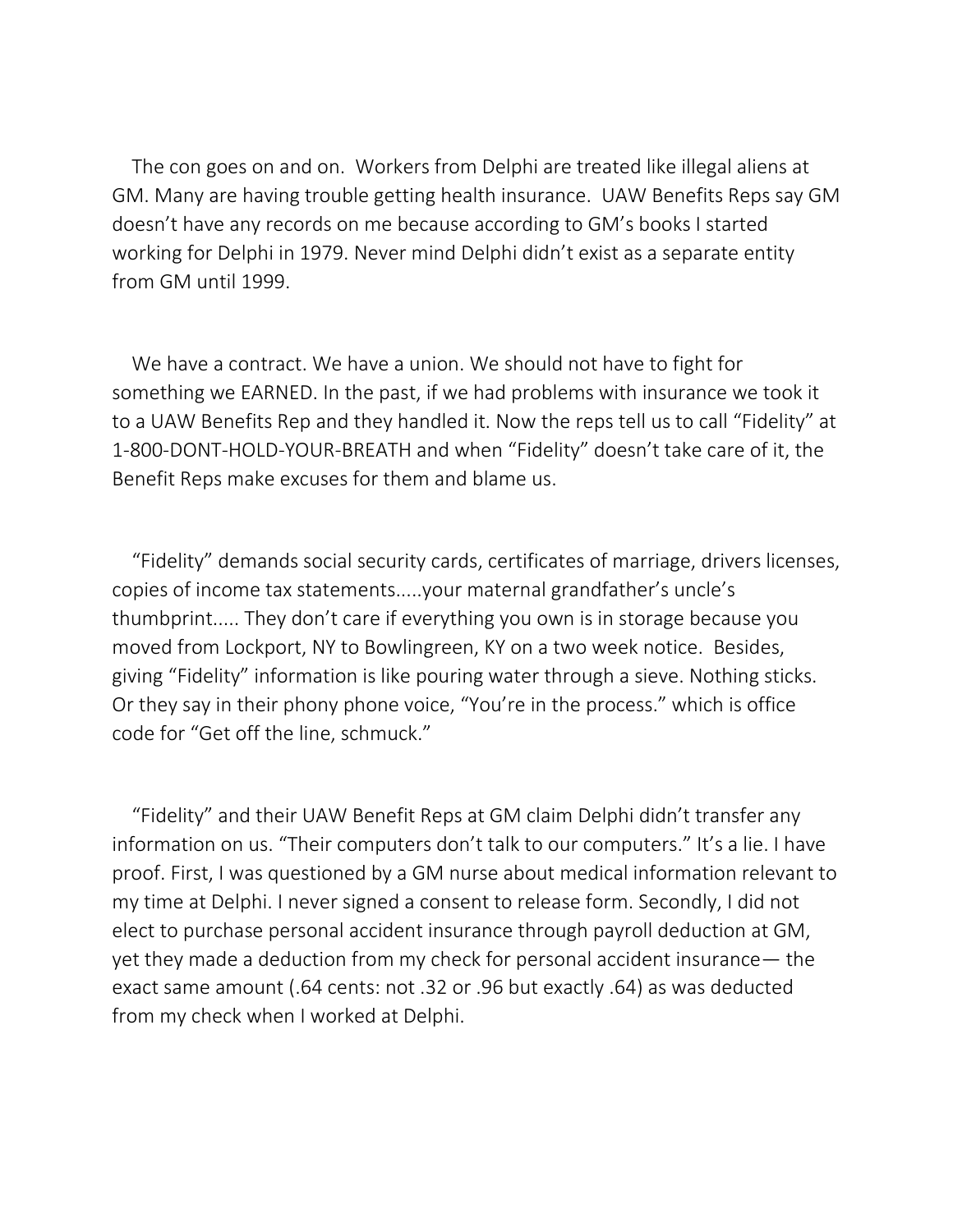How did they know exactly how much to deduct and when? How did they know about a work restriction I had six years ago? BECAUSE THEY HAVE THE RECORDS.

How many times did you have to call 1-800-DONT-HOLD-YOUR-BREATH to correct misinformation? No one could be that incompetent by accident. The con goes on and on.

The company/union likes to say that all accidents can be prevented. But many injuries are not accidental, they are built into the plan. Production workers are treated like machines and over time they break down just like a machine breaks down. Trouble is, body parts are not available in the crib. The career expectancy of a lineworker is growing shorter, not longer, precisely because of speedup and "management by stress". [see Working Smart by Parker and Slaughter: [www.labornotes.org](http://www.labornotes.org/) ]

Each job on the line is studied and measured like a machine's cycle time. Each function is clocked to the tenth of a second. If you learn how to do it more adeptly and shave off a second here or there, it doesn't provide more breathing space, it only enables the overseer to add more work to your load.

The team concept purports to "enhance job satisfaction" and "empower workers." Instead of doing one stupid job, you can now do five stupid jobs, each one deskilled and reconfigured into the most convoluted combination of micromanaged contortions. Instead of simply wearing out a rotator cuff, you can now rotate your jobs and add on a screwed wrist, a torn ligament, a twisted knee, an inflamed tendon, a slipped disc, and a boot in the ass.

If you're injured because of accumulated stress, GM will put you out on the street. If it's not a slip, a trip, or a fall, it's not an accident and you will have to fight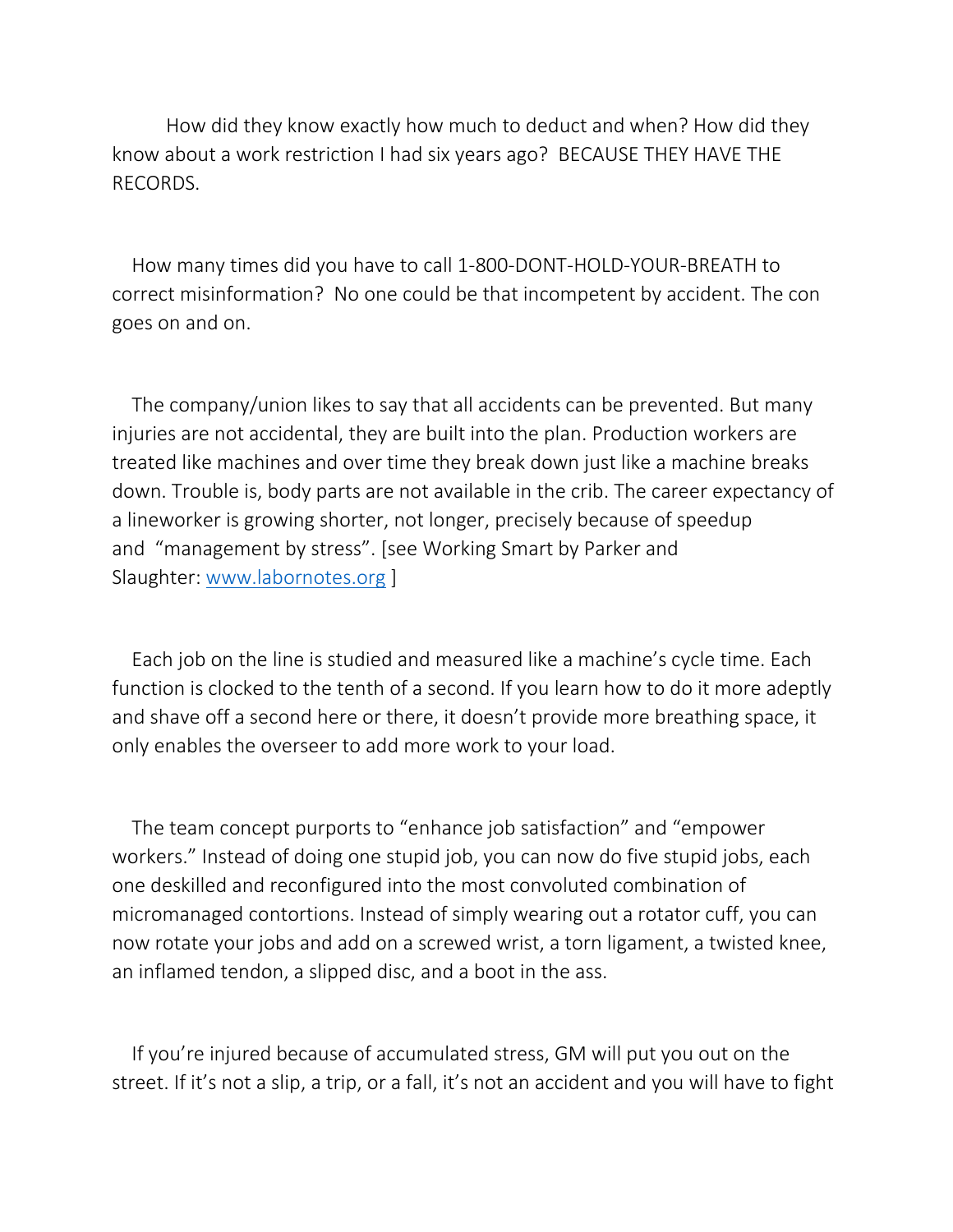GM for Workers Comp. Count on a long legal battle because the UAW appointed ergonomic expert said there's nothing wrong with the job: you must have done it wrong. And/or GM will blame the injury on accumulated stress caused by repetitive work at Delphi, a self insured bankrupt company.

Work smart. Don't get hurt. The best way to work smart is stick together. Slow the pace of the work to a more humane level. Practice chain gang solidarity. If everyone works at the same slow methodical pace, no one will get in trouble for failing to keep up. If you do feel a burst of energy, a compulsion to speed up, remember what they did to you. Remember they stole your pension; closed your plant; forced you to move or endure a long commute; canceled your health insurance then denied they had records of your existence; treated you like an illegal alien; refused you the relocation allowance. Remember what you owe them.

GM dumped our pensions into Delphi and then drove the company into bankruptcy by forcing them to sell parts below cost while simultaneously resourcing to other suppliers. Do you think they are done? Do you believe the assault on workers is over?

Under the Employee Retirement Income Security Act [ERISA] and the U.S. Internal Revenue Code, Delphi should have paid a minimum of \$300 million to US pension plans on 10/13/06. But Chapter 11 permits Delphi to contribute only the amount attributed to post bankruptcy petition service —\$61 million. The bankruptcy wasn't an accident, it was part of a plan.

The unpaid portion of the minimum funding payments required by law is reduced to a claim against Delphi and will be determined in Delphi's reorganization plan with other claims. "Take a number and go to the back of the line" is not the result of a lack of organization, it's a plan.